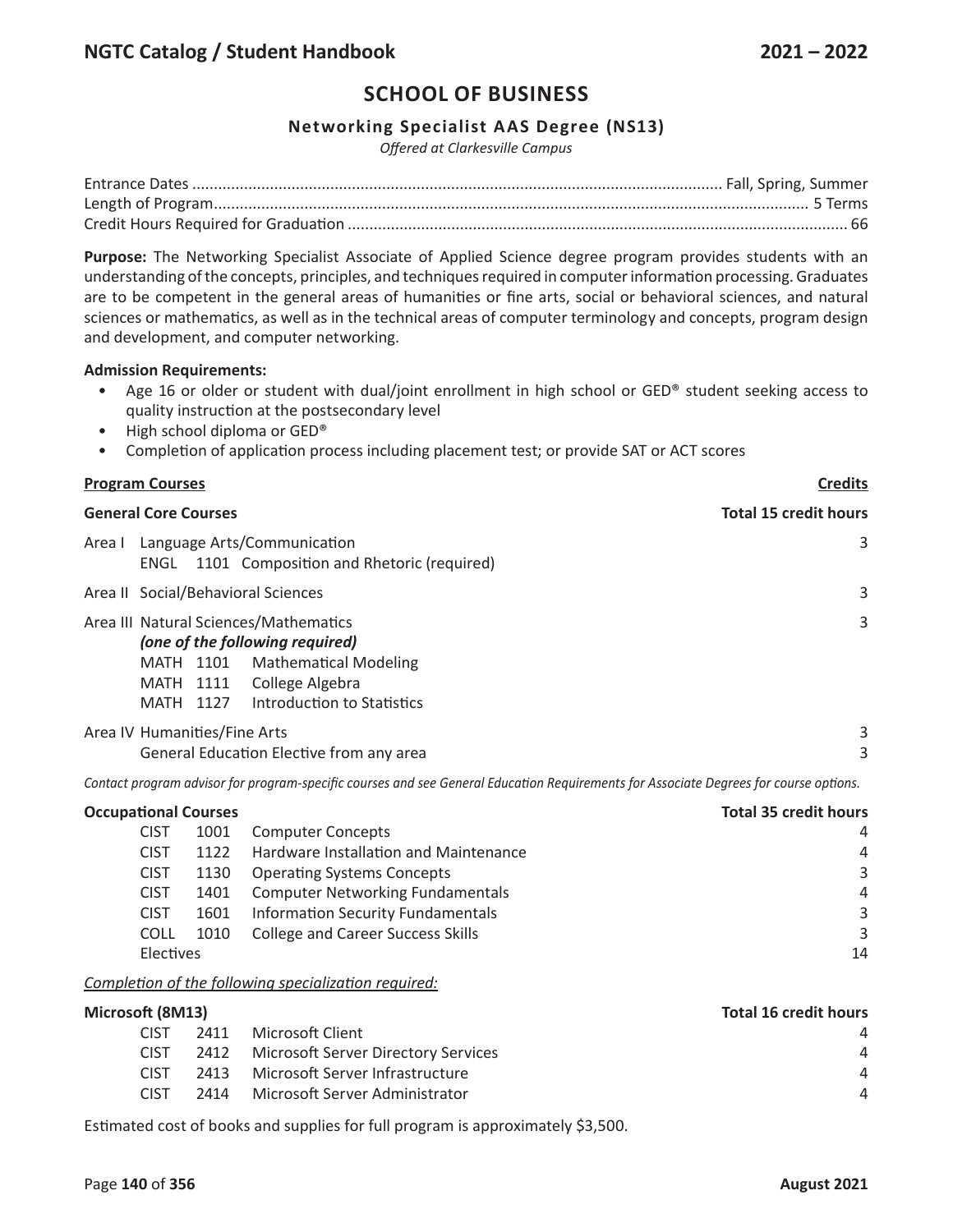## **Networking Specialist Diploma (NS14)**

*Offered at Clarkesville Campus*

**Purpose:** The Networking Specialist diploma program provides students with an understanding of the concepts, principles, and techniques required in computer information processing. Graduates are to be competent in the general areas of humanities or fine arts, social or behavioral sciences, and natural sciences or mathematics, as well as in the technical areas of computer terminology and concepts, program design and development, and computer networking.

### **Admission Requirements:**

- Age 16 or older or student with dual/joint enrollment in high school or GED® student seeking access to quality instruction at the postsecondary level
- High school diploma or GED®
- Completion of application process including placement test; or provide SAT or ACT scores

| <b>Program Courses</b>      |           | <b>Credits</b>                           |                             |
|-----------------------------|-----------|------------------------------------------|-----------------------------|
| <b>Basic Skills Courses</b> |           |                                          | <b>Total 9 credit hours</b> |
| COLL                        | 1010      | <b>College and Career Success Skills</b> | 3                           |
| ENGL                        | 1010      | <b>Fundamentals of English I</b>         | 3                           |
| MATH                        | 1012      | <b>Foundations of Mathematics</b>        | 3                           |
| <b>Occupational Courses</b> |           |                                          | <b>Total 2 credit hours</b> |
| <b>CIST</b>                 | 1001      | <b>Computer Concepts</b>                 | 4                           |
| <b>CIST</b>                 | 1122      | Hardware Installation and Maintenance    | 4                           |
| <b>CIST</b>                 | 1130      | <b>Operating Systems Concepts</b>        | 3                           |
| <b>CIST</b>                 | 1401      | <b>Computer Networking Fundamentals</b>  | 4                           |
| <b>CIST</b>                 | 1601      | <b>Information Security Fundamentals</b> | 3                           |
|                             | Electives |                                          | 9                           |
|                             |           |                                          |                             |

*Completion of the following specialization required:*

| <b>Microsoft Specialization (8M42)</b> |      |  | <b>Total 16 credit hours</b>                                                                                                           |  |
|----------------------------------------|------|--|----------------------------------------------------------------------------------------------------------------------------------------|--|
| CIST.                                  |      |  | $\overline{A}$                                                                                                                         |  |
| <b>CIST</b>                            |      |  | Δ                                                                                                                                      |  |
| <b>CIST</b>                            | 2413 |  | $\overline{A}$                                                                                                                         |  |
| <b>CIST</b>                            | 2414 |  | Δ                                                                                                                                      |  |
|                                        |      |  | 2411 Microsoft Client<br>2412 Microsoft Server Directory Services<br>Microsoft Server Infrastructure<br>Microsoft Server Administrator |  |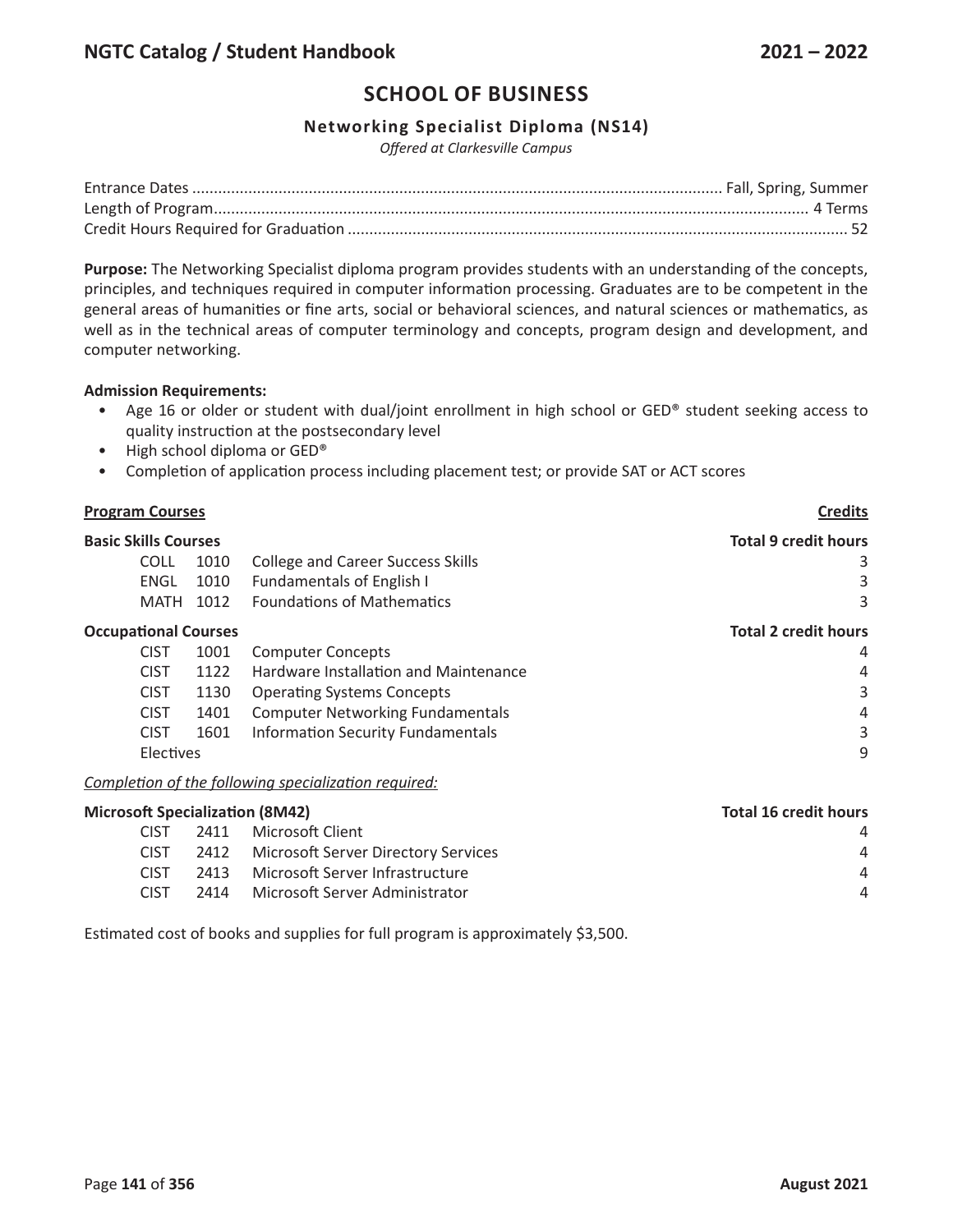## **Network Support Specialist Certificate (NS31)**

*Offered at Clarkesville Campus*

**Purpose:** The Network Support Specialist certificate program provides basic training in networking support. Students are introduced to the basic networking support skills. Upon graduation, students will be able to maintain networks using Windows networking software.

### **Admission Requirements:**

- Age 16 or older or student with dual/joint enrollment in high school or GED® student seeking access to quality instruction at the postsecondary level
- High school diploma or GED®
- Completion of application process including placement test; or provide SAT or ACT scores

| <b>Program Courses</b>              |                            |              |                                                                                   | <b>Credits</b> |
|-------------------------------------|----------------------------|--------------|-----------------------------------------------------------------------------------|----------------|
|                                     | <b>COLL</b>                | 1010         | <b>College and Career Success Skills</b><br><b>CIS Operating Systems Elective</b> | 3<br>3         |
| <b>Select one of the following:</b> |                            |              |                                                                                   |                |
|                                     | <b>CIST</b><br><b>CIST</b> | 1401<br>2414 | <b>Computer Networking Fundamentals</b><br>MS Server Administrator                | 4<br>(4)       |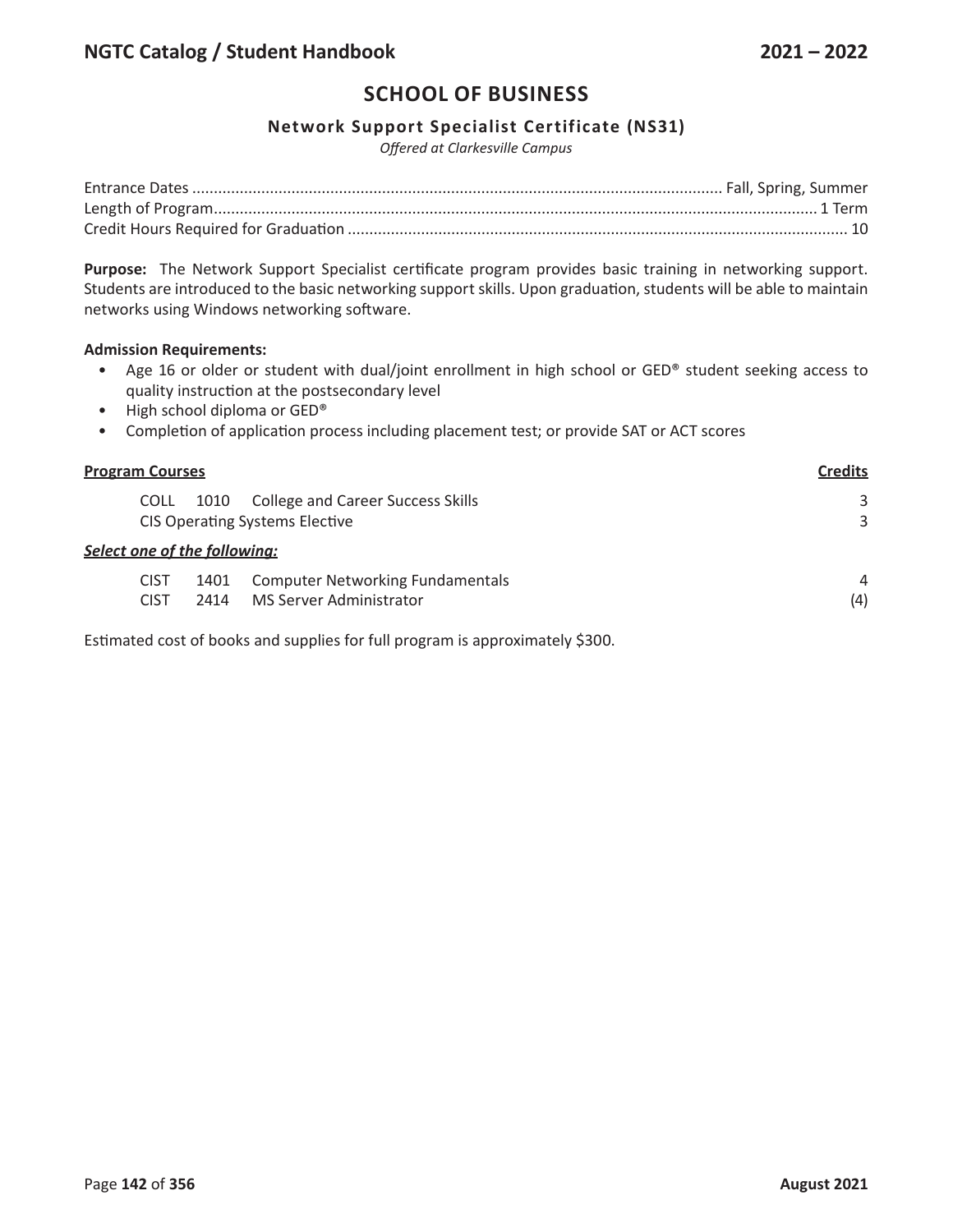## **Computer Forensic and Investigation Specialist Certificate (CF31)**

*Offered at Clarkesville Campus*

**Purpose:** The Computer Forensics and Investigation Specialist certificate program includes occupational and specialized courses designed to provide academic and professional training to student in detecting and investigating computer related criminal activity and/or unauthorized use. The curriculum is designed to develop knowledge and skills in technical evidence identification, investigative computer systems, information security, search and seizure, and the administration of criminal sanctions.

### **Admission Requirements:**

- Age 16 or older or student with dual/joint enrollment in high school or GED® student seeking access to quality instruction at the postsecondary level
- High school diploma or GED®
- Completion of application process including placement test; or provide SAT or ACT scores

### **Program Courses**

| <b>CIST</b> | 1001 | <b>Computer Concepts</b>                 | 4   |
|-------------|------|------------------------------------------|-----|
| <b>CIST</b> | 1601 | <b>Information Security Fundamentals</b> | 3   |
| <b>CIST</b> | 1602 | Security Policies and Procedures         | 3   |
| <b>CIST</b> | 2612 | <b>Computer Forensics</b>                | 4   |
| <b>CIST</b> | 2620 | Computer Security/Corporate Fraud        | 3   |
| <b>CRJU</b> | 1021 | <b>Private Security</b>                  | 3   |
| <b>CRJU</b> | 1062 | Methods of Criminal Investigation        | 3   |
| <b>CIST</b> | 2411 | Microsoft Client                         | 4   |
| <b>OR</b>   |      |                                          |     |
| <b>CIST</b> | 1130 | <b>Operating Systems Concepts</b>        | (3) |
|             |      |                                          |     |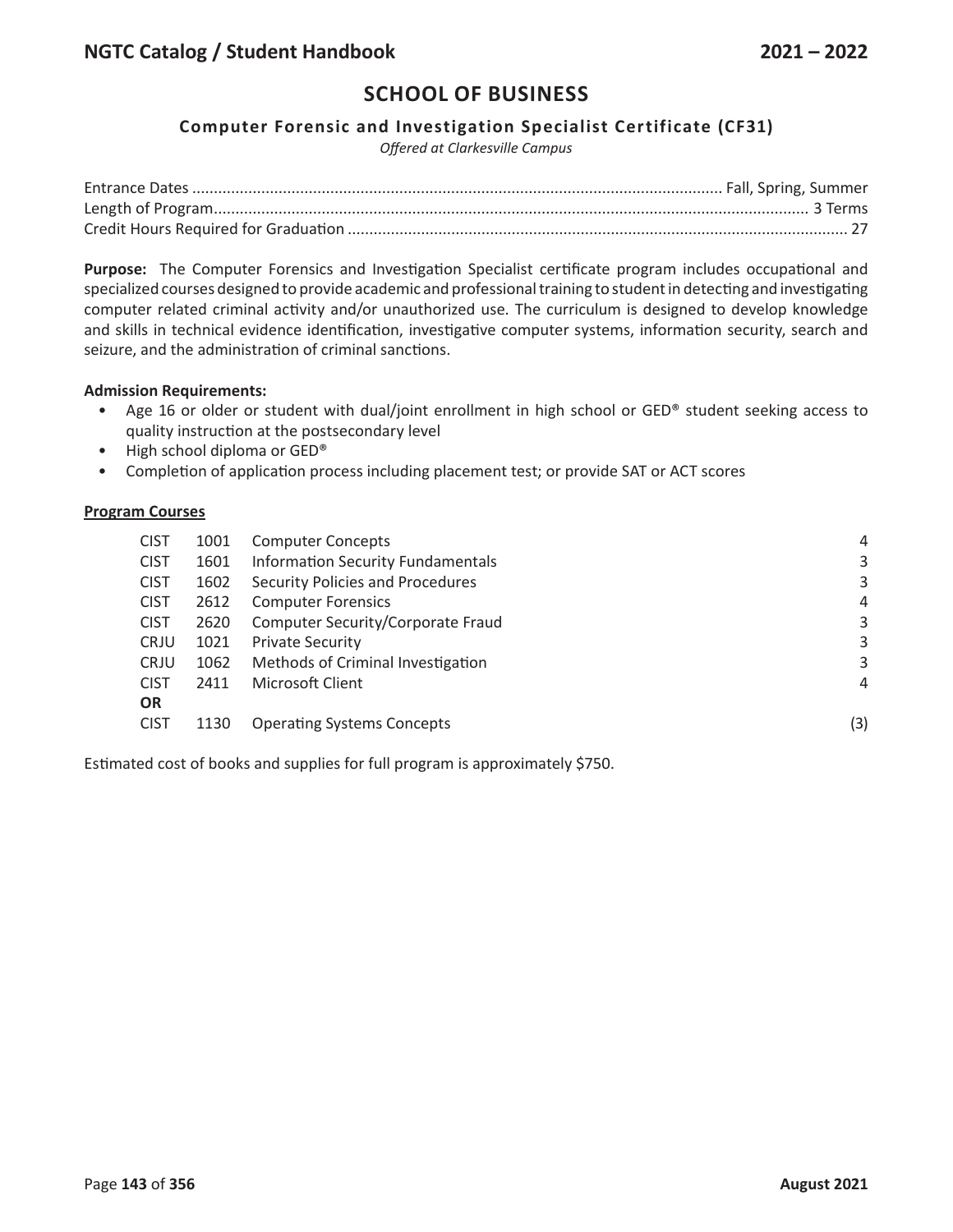## **CompTIA A+ Certified Preparation Certificate (CA61)**

*Offered at Clarkesville Campus*

**Purpose:** The CompTIA A+ Certified Preparation certificate program provides computer users with the basic entrylevel skills working toward CompTIA A+ certification.

### **Admission Requirements:**

- Age 16 or older or student with dual/joint enrollment in high school or GED® student seeking access to quality instruction at the postsecondary level
- High school diploma or GED®
- Completion of application process including placement test; or provide SAT or ACT scores

| <b>Program Courses</b> |             |      |                                              | <b>Credits</b> |
|------------------------|-------------|------|----------------------------------------------|----------------|
|                        | <b>COLL</b> |      | 1010 College and Career Success Skills       |                |
|                        | <b>CIST</b> | 1122 | <b>Hardware Installation and Maintenance</b> | Δ              |
|                        | <b>CIST</b> |      | 1130 Operating Systems Concepts              |                |

Estimated cost of books and supplies for full program is approximately \$500.

## **CompTIA A+ Certified Technician Preparation Certificate (CA71)**

*Offered at Clarkesville Campus*

**Purpose:** The CompTIA A+ Certified Technician Preparation certificate program is designed to provide computer users with the skills and knowledge necessary to take the CompTIA A+ certification exam. Earning CompTIA A+ certification shows that the individual possesses the knowledge, technical skills and customer relations skills essential for working as a successful entry-level computer service technician.

### **Admission Requirements:**

- Age 16 or older or student with dual/joint enrollment in high school or GED® student seeking access to quality instruction at the postsecondary level
- High school diploma or GED®
- Completion of application process including placement test; or provide SAT or ACT scores

| <b>Program Courses</b>                | <b>Credits</b> |                                          |                |
|---------------------------------------|----------------|------------------------------------------|----------------|
| <b>CIST</b>                           | 1001           | <b>Computer Concepts</b>                 | $\overline{A}$ |
| <b>CIST</b>                           | 1122           | Hardware Installation and Maintenance    | 4              |
| <b>COLL</b>                           | 1010           | <b>College and Career Success Skills</b> | 3              |
| <b>CIS Operating Systems Elective</b> |                |                                          | 3              |
| CIS Elective                          |                |                                          | 4              |
|                                       |                |                                          |                |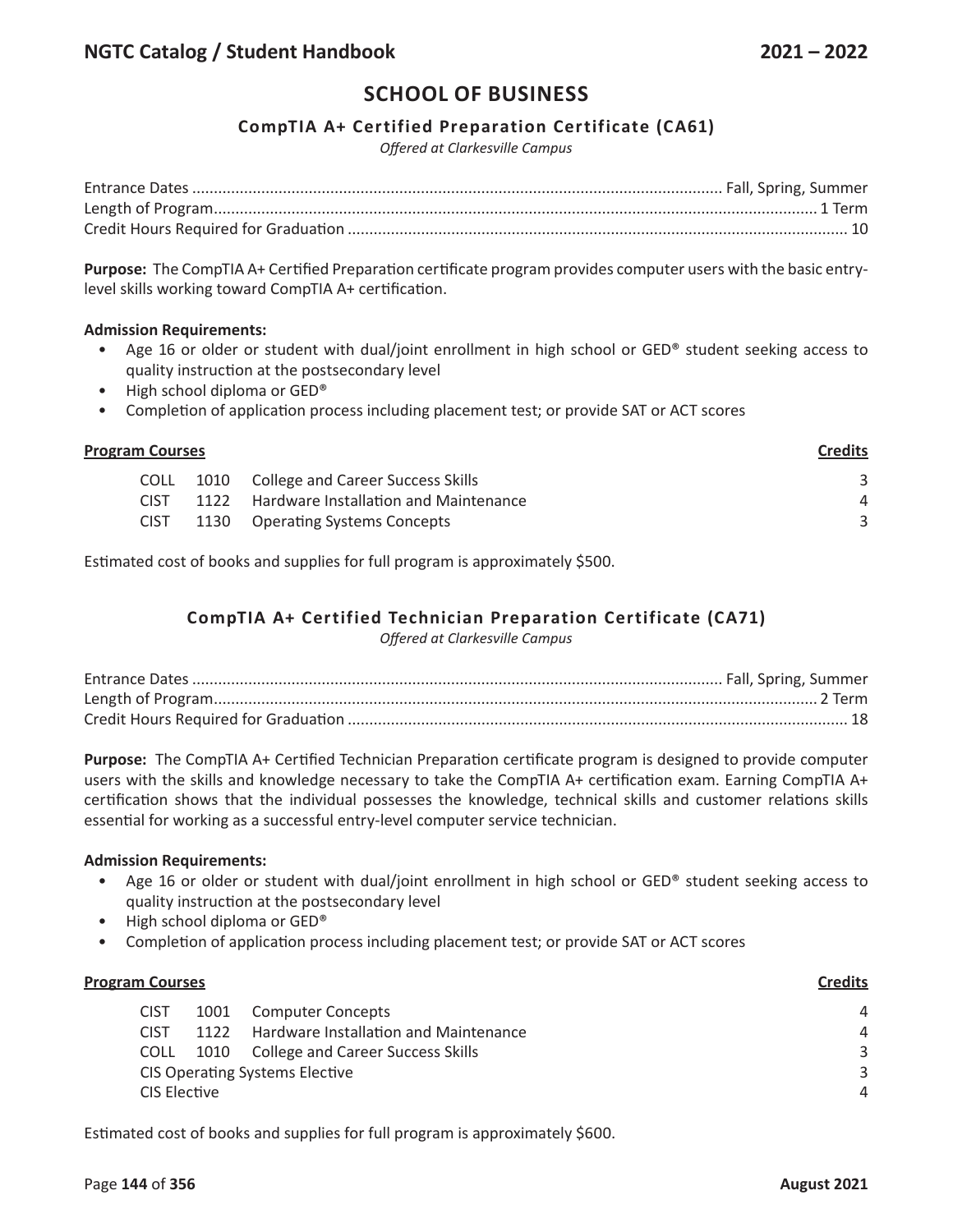## **Network Technician Certificate (NT21)**

*Offered at Clarkesville Campus*

**Purpose:** The Network Technician certificate program provides basic training in computer information systems networking. Students are introduced to the basic concepts of network administration. Upon graduation, students will be able to install, configure, and maintain networks using Windows networking software.

### **Admission Requirements:**

- Age 16 or older or student with dual/joint enrollment in high school or GED® student seeking access to quality instruction at the postsecondary level
- High school diploma or GED®
- Completion of application process including placement test; or provide SAT or ACT scores

| <b>Program Courses</b> |             |                                       |                                         | <b>Credits</b> |
|------------------------|-------------|---------------------------------------|-----------------------------------------|----------------|
|                        | <b>CIST</b> |                                       | 1001 Computer Concepts                  | 4              |
|                        | <b>CIST</b> | 1401                                  | <b>Computer Networking Fundamentals</b> | 4              |
|                        | <b>COLL</b> |                                       | 1010 College and Career Success Skills  | 3              |
|                        |             | <b>CIS Operating Systems Elective</b> | 3                                       |                |

Estimated cost of books and supplies for full program is approximately \$400.

## **PC Repair and Network Technician Certificate (PR21)**

*Offered at Clarkesville Campus*

**Purpose:** The PC Repair and Network Technician certificate program prepares students with the skills needed to perform personal computer troubleshooting and repair.

### **Admission Requirements:**

- Age 16 or older or student with dual/joint enrollment in high school or GED® student seeking access to quality instruction at the postsecondary level
- High school diploma or GED®
- Completion of application process including placement test; or provide SAT or ACT scores

| <b>Program Courses</b> |             |      |                                          | <b>Credits</b> |  |
|------------------------|-------------|------|------------------------------------------|----------------|--|
|                        | <b>CIST</b> | 1001 | <b>Computer Concepts</b>                 | $\overline{A}$ |  |
|                        | <b>CIST</b> | 1122 | Hardware Installation and Maintenance    | 4              |  |
|                        | <b>CIST</b> | 1130 | <b>Operating Systems Concepts</b>        | 3              |  |
|                        | <b>CIST</b> | 1401 | <b>Computer Networking</b>               | 4              |  |
|                        | COLL        | 1010 | <b>College and Career Success Skills</b> | 3              |  |
|                        |             |      |                                          |                |  |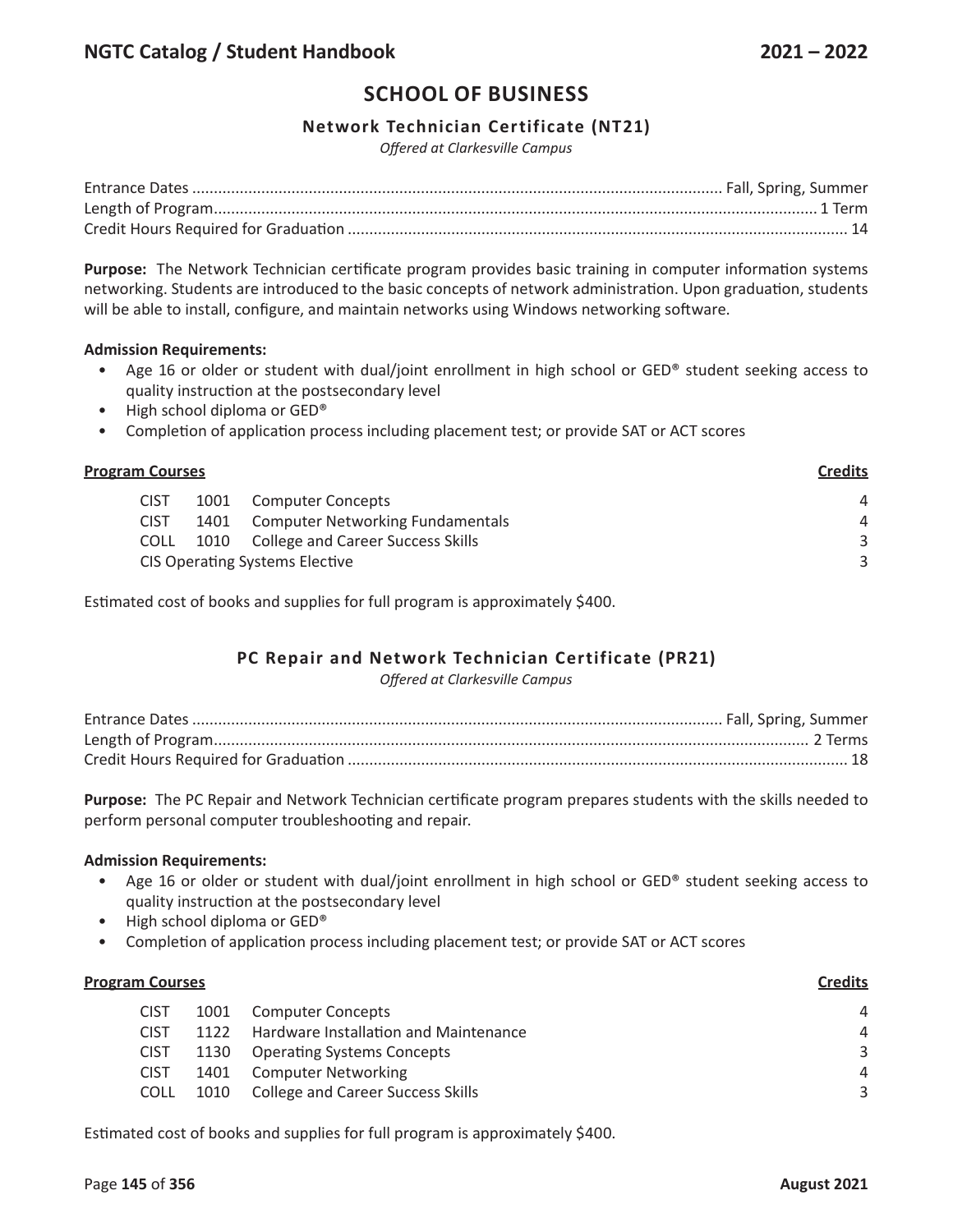## **Web Application Development AAS Degree (IS43)**

*Offered at Clarkesville Campus*

**Purpose:** The Web Application Development Associate of Applied Science degree program provides students with an understanding of the concepts, principles, and techniques required in computer information processing. Graduates are to be competent in the general areas of humanities or fine arts, social or behavioral sciences, and natural sciences or mathematics, as well as in the technical areas of computer terminology and concepts, program design and development, and computer networking.

#### **Admission Requirements:**

- Age 16 or older or student with dual/joint enrollment in high school or GED® student seeking access to quality instruction at the postsecondary level
- High school diploma or GED®
- Completion of application process including placement test; or provide SAT or ACT scores

# **Program Courses Credits General Core Courses Total 15 credit hours** Area I Language Arts/Communication 3 ENGL 1101 Composition and Rhetoric (required) Area II Social/Behavioral Sciences 3 Area III Natural Sciences/Mathematics 3 *(One of the following required)*  MATH 1101 Mathematical Modeling MATH 1111 College Algebra MATH 1127 Introduction to Statistics Area IV Humanities/Fine Arts 3 General Education Elective from any area 3

Contact program advisor for program-specific courses and see General Education Requirements for Associate Degrees for course options.

| <b>Occupational Courses</b>          |      |                                             | <b>Total 41 credit hours</b> |
|--------------------------------------|------|---------------------------------------------|------------------------------|
| COLL                                 | 1010 | <b>College and Career Success Skills</b>    | 3                            |
| <b>CIST</b>                          | 1001 | <b>Computer Concepts</b>                    | 4                            |
| <b>CIST</b>                          | 1220 | <b>Structured Query Language (SQL)</b>      | 4                            |
| <b>CIST</b>                          | 1305 | Program Design and Development              | 3                            |
| <b>CIST</b>                          | 1510 | Web Development I                           | 3                            |
| <b>CIST</b>                          | 1520 | <b>Scripting Technologies</b>               | 3                            |
| <b>CIST</b>                          | 1601 | <b>Information Security Fundamentals</b>    | 3                            |
| <b>CIST</b>                          | 2351 | PHP Programming I                           | 4                            |
| <b>CIST</b>                          | 2352 | <b>PHP Programming II</b>                   | 4                            |
| <b>CIST</b>                          | 2550 | Web Development II                          | 3                            |
| <b>CIST</b>                          | 2921 | IT Analysis, Design, and Project Management | 4                            |
| <b>CIST</b>                          | 2950 | Web Systems Project                         | 3                            |
| <b>OR</b>                            |      |                                             |                              |
| <b>CIST</b>                          | 2991 | CIST Internship I                           | (3)                          |
| Select one of the following programs |      |                                             |                              |
| <b>CIST</b>                          | 2341 | C# Programming I                            | 4                            |
| <b>CIST</b>                          | 2342 | C# Programming II                           | 4                            |
| <b>OR</b>                            |      |                                             |                              |
| <b>CIST</b>                          | 2371 | Java Programming I                          | (4)                          |
| <b>CIST</b>                          | 2372 | Java Programming II                         | (4)                          |
|                                      |      |                                             |                              |